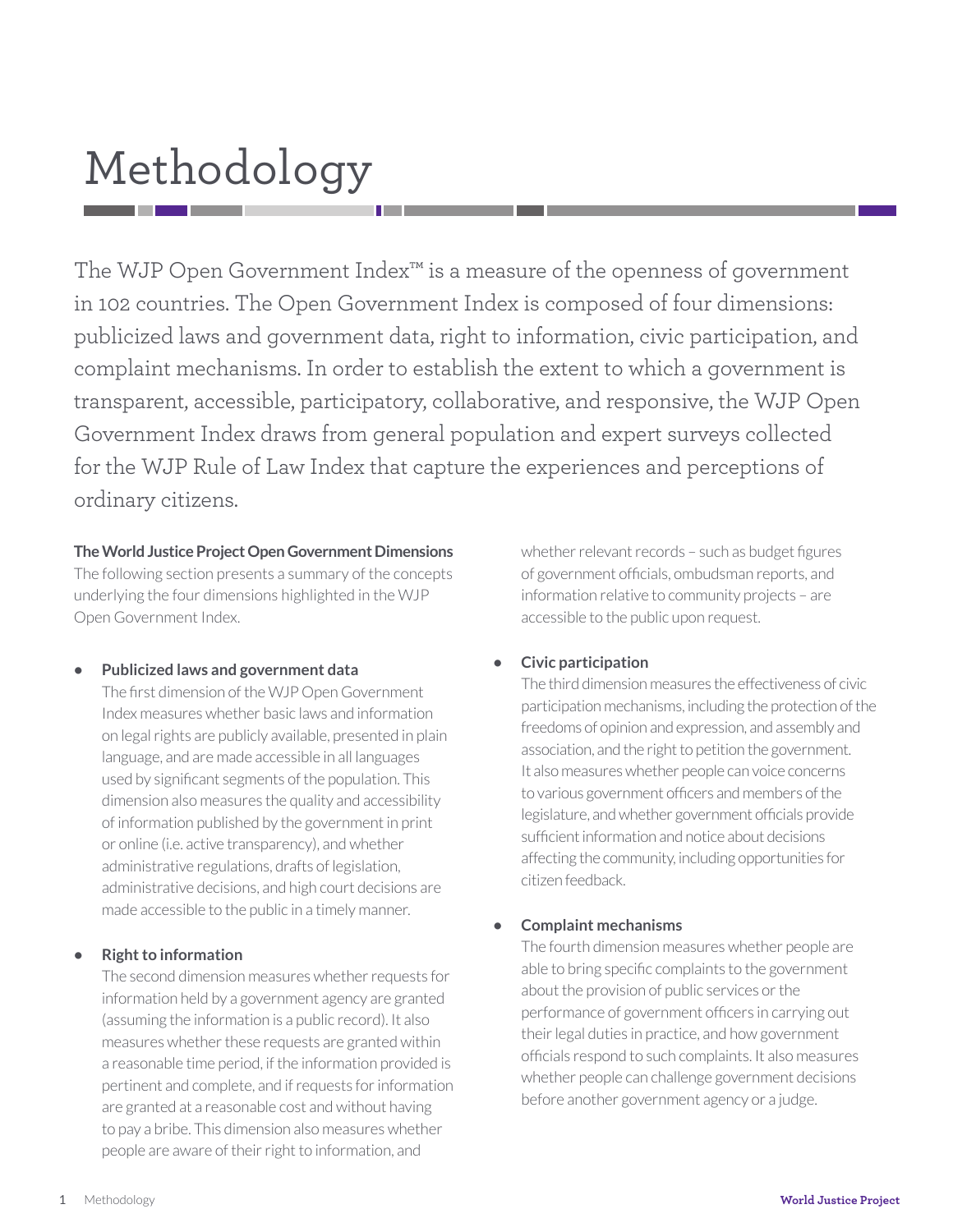#### **Data Sources**

The WJP Open Government Index scores and rankings are based on answers drawn from a General Population Poll (GPP) and a series of Qualified Respondent's Questionnaires (QRQs) collected for the WJP Rule of Law Index.

The GPP surveys provide firsthand information on the experiences and perceptions of randomly selected ordinary people in each of the 102 countries regarding a range of pertinent rule of law information, such as their dealings with the government, the ease of interacting with state bureaucracy, the extent of bribery and corruption, the availability of dispute resolution systems, and the prevalence of common crimes to which they are exposed. A subset of these GPP survey questions - which contain information on the perceptions and experiences of ordinary people regarding their access to government information, the extent of their participation in local government, and the quality of mechanisms provided to make complaints - are used to compute scores of the WJP Open Government Index. For example, whether citizens can access agency budgets without paying an official fee, or whether community members are allowed to gather to present their needs to congressional officers. The subset includes 47 perception-based questions and 10 experience-based questions. The GPP also includes sociodemographic information of all respondents. Table 1 on page 33 lists the city coverage and polling methodology for each country included in the Index.

The Qualified Respondents' Questionnaires (QRQs) complement the polling data with assessments from in-country professionals with expertise in civil and commercial law, criminal law, labor law, and public health, all of which are reflected in specific Index questions. These questionnaires gather timely input from local experts and practitioners who frequently interact with state institutions and their accountability mechanisms. The questionnaires contain closed-ended perception questions and several hypothetical scenarios with highly detailed factual assumptions aimed at ensuring comparability across countries. Questionnaire respondents are selected from directories of law firms, universities and colleges, research organizations, and non-governmental organizations (NGOs). They are also contacted through referrals from the WJP global network of practitioners and vetted by WJP staff based on their expertise. The expert surveys are administered in three languages. The QRQ data for this report includes a total of 2,500 surveys, which represents an average of 23 respondents per country. These data were collected from October 2014 through January 2015.

#### **Data Cleaning and Score Computation**

Once collected, the data are carefully processed to arrive at country-level scores. As a first step, the respondentlevel data are edited to exclude partially-completed surveys, suspicious data, and outliers (which are detected using a Z-score method). Individual answers are then mapped to the four components of the Index (or to the intermediate categories that make up them), codified so that all values fall between 0 (least open government) and 1 (most open government), and aggregated at the country level using the simple (or un-weighted) average of all respondents. To allow for aggregation, the resulting scores are normalized using the Min-Max method. These normalized scores are then successfully aggregated from the variable level all the way up to the factor level to produce the final country scores and rankings. In most cases, the GPP and QRQ data are equally weighted in the calculation of the scores of the intermediate categories or sub-dimensions. This formulation is sometimes adjusted in cases where one data source is better suited to the measurement of a particular concept. The exact survey questions, weights, and formulas used to calculate the subdimensions, dimensions and the Open Government Index are presented in the "Variables Used to Construct the Open Government Index" table that follows.

#### **Data Validation**

As a final step, data are validated and crosschecked against qualitative and quantitative third-party sources to provide an additional layer of analysis and to identify possible mistakes or inconsistencies within the data.

#### **Strengths and Limitations**

The Open Government Index methodology displays both strengths and limitations. Among its strengths is the inclusion of both expert and household surveys to ensure that the findings reflect the conditions actually experienced by the population. Another strength is that it approaches the measurement of open government from various angles by triangulating information across data sources and types of questions. This approach enables accounting for different perspectives on open government, and helps to reduce possible bias that might be introduced by any one particular data collection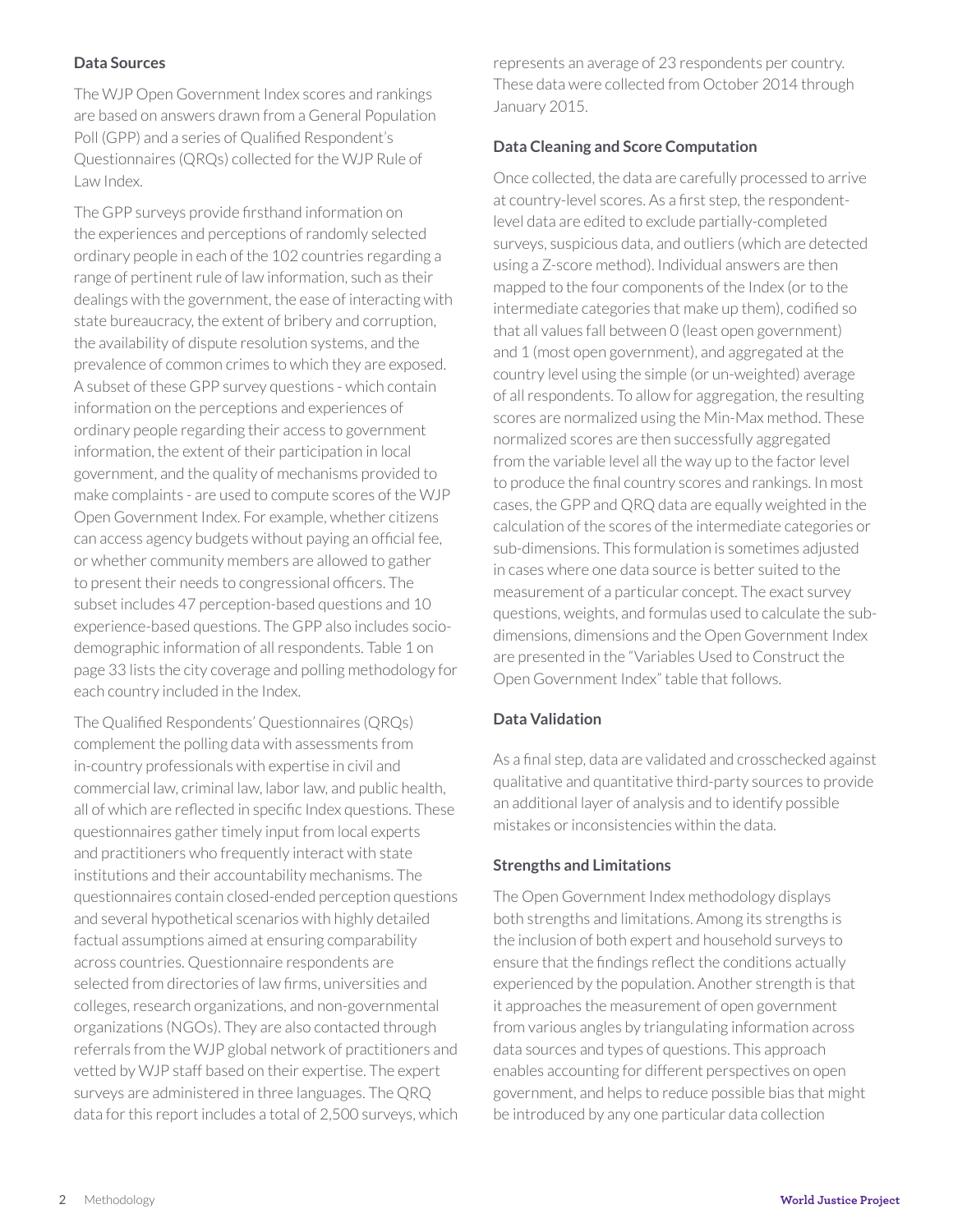method. The Index methodology also has some limitations. First, the data shed light on open government dimensions that appear comparatively strong or weak, but are not specific enough to establish causation. Second, the GPP is administered only in three major urban areas in each of the indexed countries. Third, given the rapid changes occurring in certain countries, scores for some countries may be sensitive to the specific points in time when the data were collected. Fourth, the QRQ data may be subject to problems of measurement error due to the limited number of experts in some countries, resulting in less precise estimates. To address this, the WJP works is piloting improvements to the methodology and continues to expand its network of in-country academic and practitioner experts in all countries.

#### **Constructing the Open Government Index**

A more detailed description of the variables used to calculate the WJP Open Government Index is featured in Table 2: Constructing the Open Government Index.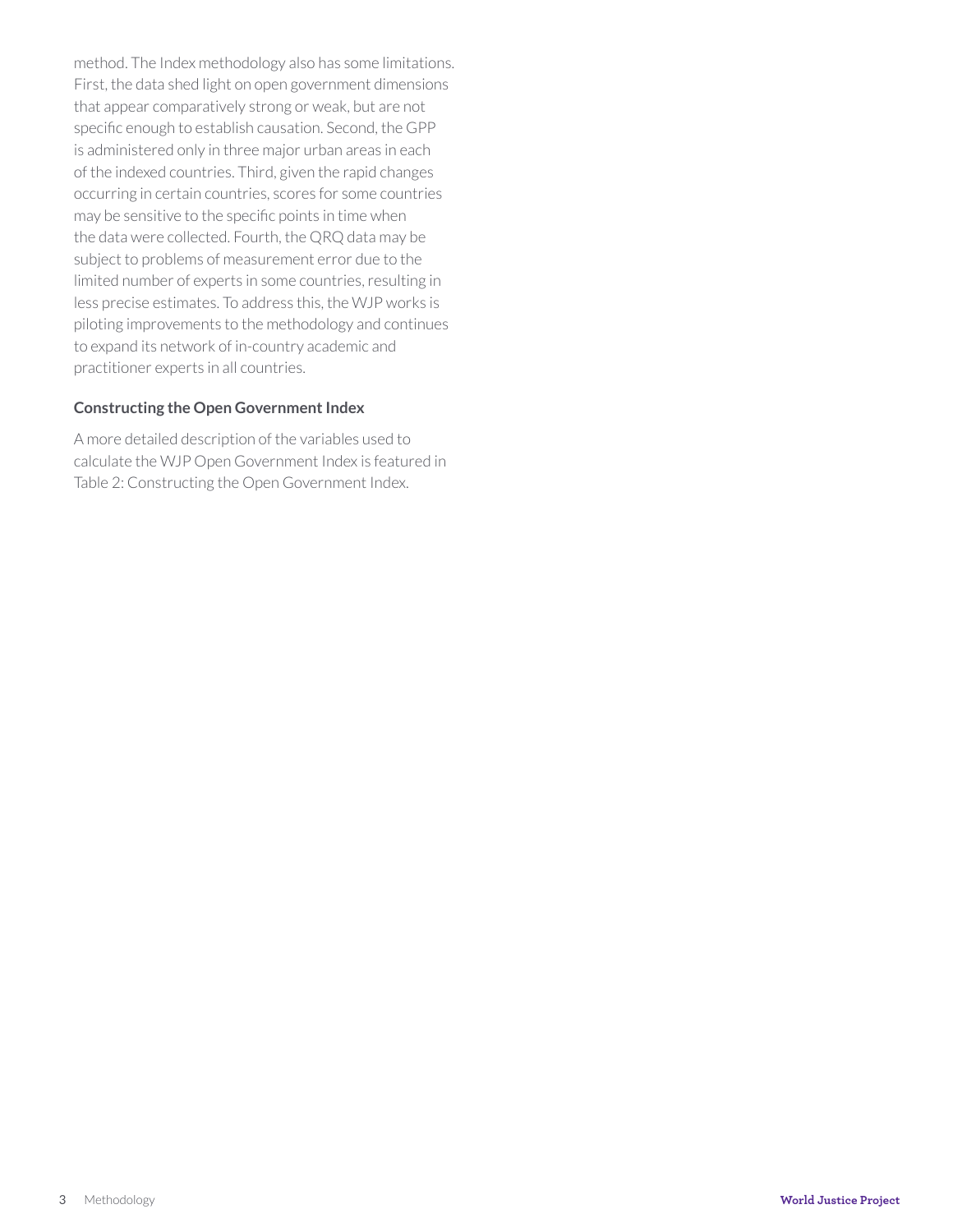## City Coverage and Polling Methodology

| <b>Country/Territory</b> | <b>Cities Covered</b>                         | <b>Polling Company</b>                                      | Methodology  | <b>Sample</b> | Year          |
|--------------------------|-----------------------------------------------|-------------------------------------------------------------|--------------|---------------|---------------|
| Afghanistan              | Kabul, Kandahar, Herat                        | ACSOR Surveys, a subsidiary of D# Systems, Inc.             | Face-to-face | 1000          | 2014          |
| Albania                  | Tirana, Durres, Shkodra                       | Market Research & Polls - EURASIA (MRP-EUR-<br>ASIA)        | Face-to-face | 1000          | 2013          |
| Argentina                | Buenos Aires, Cordoba, Rosario                | Statmark Group                                              | Face-to-face | 1000          | 2013          |
| Australia                | Sydney, Melbourne, Brisbane                   | Survey Sampling International                               | Online       | 1000          | 2013          |
| Austria                  | Vienna, Graz, Linz                            | Survey Sampling International                               | Online       | 1008          | 2014          |
| Bangladesh               | Dhaka, Chittagong, Khulna                     | Org-Quest Research                                          | Face-to-face | 1000          | 2013          |
| <b>Belarus</b>           | Minsk, Gomel, Mogilev                         | Market Research & Polls - EURASIA (MRP-EUR-<br>ASIA)        | Face-to-face | 1000          | 2014          |
| Belgium                  | Antwerp, Ghent, Charleroi                     | Survey Sampling International                               | Online       | 1000          | 2013          |
| Belize                   | Belize City, San Ignacio, Belmopan            | CID-Gallup Latin America                                    | Face-to-face | 1020          | 2014          |
| <b>Bolivia</b>           | La Paz, Santa Cruz, Cochabamba                | Prime Consulting                                            | Face-to-face | 1201          | 2013          |
| Bosnia and Herzegovina   | Sarajevo, Tuzla, Banja Luka                   | Market Research & Polls - EURASIA (MRP-EUR-<br>ASIA)        | Face-to-face | 1000          | 2014          |
| Botswana                 | Gaborone, Francistown, Molepolole             | SIS International Research                                  | Face-to-face | 1045          | 2012          |
| <b>Brazil</b>            | Porto Alegre, Recife, Sao Paulo               | <b>IBOPE Market Research</b>                                | Face-to-face | 1000          | 2014          |
| Bulgaria                 | Sofia, Plovdiv, Varna                         | Alpha Research                                              | Face-to-face | 1027          | 2013          |
| Burkina Faso             | Ouagadougou, Bobo Dioulasso,<br>Dédougou      | TNS-RMS                                                     | Face-to-face | 1000          | 2014          |
| Cambodia                 | Phnom Penh, Battambang, Kampong<br>Cham       | Indochina Research                                          | Face-to-face | 1000          | 2014          |
| Cameroon                 | Douala, Yaounde, Bamenda                      | Liaison Marketing                                           | Face-to-face | 997           | 2013          |
| Canada                   | Toronto, Montreal, Vancouver                  | Survey Sampling International                               | Online       | 920           | 2014          |
| Chile                    | Santiago, Valparaiso, Concepcion              | D3 Systems                                                  | Face-to-face | 1000          | 2014          |
| China                    | Shanghai, Beijing, Guangzhou                  | <b>IBI Partners</b>                                         | Face-to-face | 1002          | 2013          |
| Colombia                 | Bogota, Medellin, Baranquilla                 | Statmark Group                                              | Face-to-face | 1017          | 2013          |
| Costa Rica               | San Jose, Alajuela, Cartago                   | CID-Gallup Latin America                                    | Face-to-face | 1020          | 2014          |
| Cote d'Ivoire            | Abidjan, San Pedro, Bouake                    | TNS-RMS                                                     | Face-to-face | 1000          | 2014          |
| Croatia                  | Zagreb, Split, Rijeka                         | Market Research & Polls - EURASIA (MRP-EURASIA)             | Face-to-face | 1000          | 2013          |
| Czech Republic           | Prague, Brno, Ostrava                         | Survey Sampling International                               | Online       | 997           | 2014          |
| Denmark                  | Copenhagen, Aarhus, Odense                    | SIS International Research                                  | Online       | 1050          | 2014          |
| Dominican Republic       | Santo Domingo, Distrito Nacional,<br>Santiago | CID-Gallup Latin America                                    | Face-to-face | 1000          | 2013          |
| Ecuador                  | Quito, Guayaquil, Cuenca                      | Statmark Group                                              | Face-to-face | 1000          | 2014          |
| Egypt                    | Cairo, Alexandria, Giza                       | D3 Systems, Inc./WJP in collaboration with local<br>partner | Face-to-face | 300/<br>1000  | 2014/<br>2012 |
| El Salvador              | San Salvador, San Miguel, Santa Ana           | CID-Gallup Latin America                                    | Face-to-face | 1009          | 2013          |
| Estonia                  | Tallinn, Tartu, Narva                         | Norstat                                                     | Online       | 800           | 2014          |
| Ethiopia                 | Addis Ababa                                   | Infinite Insight                                            | Face-to-face | 570           | 2014          |
| Finland                  | Helsinki, Espoo, Tampere                      | SIS International Research                                  | Online       | 1050          | 2014          |
| France                   | Paris, Lyon, Marseille                        | Survey Sampling International                               | Online       | 1001          | 2013          |
| Georgia                  | Tbilisi, Kutaisi, Batumi                      | <b>ACT</b>                                                  | Face-to-face | 1000          | 2014          |
| Germany                  | Berlin, Hamburg, Munich                       | Survey Sampling International                               | Online       | 1000          | 2013          |
| Ghana                    | Accra, Kumasi, Sekondi-Takoradi               | FACTS International Ghana Limited                           | Face-to-face | 1005          | 2013          |
| Greece                   | Athens, Tessaloniki, Patras                   | Survey Sampling International                               | Online       | 1000          | 2014          |
| Guatemala                | Guatemala City, Quetzaltenango,<br>Escuintla  | CID-Gallup Latin America                                    | Face-to-face | 1026          | 2013          |
| Honduras                 | Tegucigalpa, San Pedro Sula, La Ceiba         | CID-Gallup Latin America                                    | Face-to-face | 1020          | 2014          |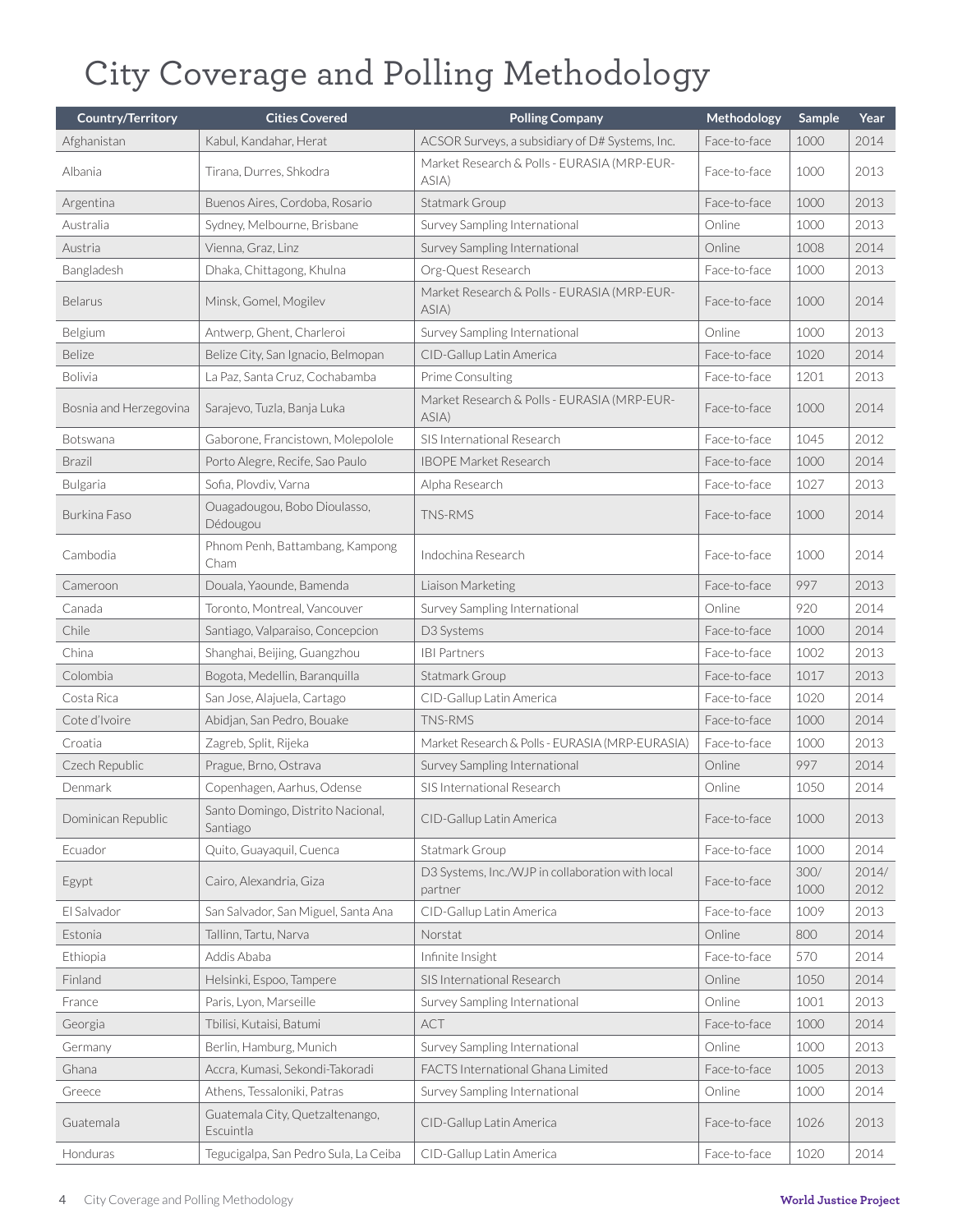| <b>Country/Territory</b> | <b>Cities Covered</b>                      | <b>Polling Company</b>                               | Methodology  | Sample | Year |
|--------------------------|--------------------------------------------|------------------------------------------------------|--------------|--------|------|
| Hong Kong SAR, China     | Hong Kong                                  | <b>IBI Partners</b>                                  | Face-to-face | 1010   | 2014 |
| Hungary                  | Budapest, Debrecen, Szeged                 | Market Research & Polls - EURASIA (MRP-EUR-<br>ASIA) | Face-to-face | 1000   | 2014 |
| India                    | Mumbai, Delhi, Bangalore                   | Ipsos Public Affairs                                 | Face-to-face | 1047   | 2013 |
| Indonesia                | Jakarta, Surabaya, Bandung                 | MRI-Marketing Research Indonesia                     | Face-to-face | 1011   | 2014 |
| Iran                     | Teheran, Mashad, Isfahan                   | WJP in collaboration with local partner              | Face-to-face | 1045   | 2013 |
| Italy                    | Rome, Milan, Naples                        | Survey Sampling International                        | Online       | 1000   | 2014 |
| Jamaica                  | Kingston, Portmore, Spanish Town           | Statmark Group                                       | Face-to-face | 1000   | 2011 |
| Japan                    | Tokyo, Yokohama, Osaka                     | <b>IBI Partners</b>                                  | Face-to-face | 1002   | 2013 |
| Jordan                   | Amman, Irbid, Zarga                        | WJP in collaboration with local partner              | Face-to-face | 1004   | 2013 |
| Kazakhstan               | Almaty, Astana, Shymkent                   | <b>VCIOM</b>                                         | Face-to-face | 1002   | 2013 |
| Kenya                    | Nairobi, Mombasa, Nakuru                   | <b>TNS-RMS</b>                                       | Face-to-face | 1003   | 2013 |
| Kyrgyzstan               | Bishkek, Osh, Jalalabad                    | <b>VCIOM</b>                                         | Face-to-face | 1000   | 2013 |
| Lebanon                  | Beirut, Tripoli, Sidon                     | <b>IIACSS</b>                                        | Face-to-face | 1003   | 2014 |
| Liberia                  | Monrovia, Kakata, Gbarnga                  | FACTS International Ghana Limited                    | Face-to-face | 1000   | 2013 |
| Macedonia, FYR           | Skopje, Kumanovo, Bitola                   | Market Research & Polls - EURASIA (MRP-EUR-<br>ASIA) | Face-to-face | 1000   | 2014 |
| Madagascar               | Antananarivo, Antsirabe, Toamasina         | <b>DCDM</b> Research                                 | Face-to-face | 1000   | 2014 |
| Malawi                   | Blantyre, Lilongwe, Mzuzu                  | Consumer Options Ltd.                                | Face-to-face | 997    | 2014 |
| Malaysia                 | Kuala Lumpur, Johor Bahru, Ipoh            | <b>IBI Partners</b>                                  | Face-to-face | 1011   | 2014 |
| Mexico                   | Mexico City, Guadalajara, Monterrey        | Data Opinion Publica y Mercados                      | Face-to-face | 1005   | 2014 |
| Moldova                  | Chisinau, Balti, Cahul                     | Market Research & Polls - EURASIA (MRP-EUR-<br>ASIA) | Face-to-face | 1000   | 2014 |
| Mongolia                 | Ulaanbaatar, Darkhan, Erdenet              | Sant Maral                                           | Face-to-face | 1000   | 2014 |
| Morocco                  | Casablanca, Rabat, Marrakesh               | Ipsos Public Affairs                                 | Face-to-face | 1000   | 2013 |
| Myanmar                  | Mandalay, Naypyidaw, Yangon                | <b>IBI Partners</b>                                  | Face-to-face | 1004   | 2013 |
| Nepal                    | Kathmandu, Pokhara, Biratnagar             | Solutions Consultant                                 | Face-to-face | 1000   | 2014 |
| Netherlands              | Amsterdam, Rotterdam, The Hague            | Survey Sampling International                        | Online       | 1000   | 2013 |
| New Zealand              | Auckland, Wellington, Canterbury           | <b>IBI Partners</b>                                  | Telephone    | 1003   | 2014 |
| Nicaragua                | Managua, Masaya, Leon                      | CID-Gallup Latin America                             | Face-to-face | 1020   | 2014 |
| Nigeria                  | Lagos, Oyo, Kano                           | Marketing Support Consultancy                        | Face-to-face | 1048   | 2013 |
| Norway                   | Oslo, Bergen, Trondheim                    | SIS International Research                           | Online       | 1050   | 2014 |
| Pakistan                 | Karachi, Lahore, Faisalabad                | Gallup Pakistan                                      | Face-to-face | 2007   | 2014 |
| Panama                   | Panama City, San Miguelito, David          | CID-Gallup Latin America                             | Face-to-face | 1020   | 2014 |
| Peru                     | Lima, Trujillo, Arequipa                   | Prime Consulting                                     | Face-to-face | 1231   | 2013 |
| Philippines              | Manila, Davao, Cebu                        | <b>IBI Partners</b>                                  | Face-to-face | 1000   | 2013 |
| Poland                   | Warzaw, Lodz, Cracow                       | Market Research & Polls - EURASIA (MRP-EUR-<br>ASIA) | Face-to-face | 1000   | 2013 |
| Portugal                 | Lisbon, Villa Nova de Gaia, Sintra         | Survey Sampling International                        | Online       | 1001   | 2014 |
| Republic of Korea        | Seoul, Busan, Incheon                      | <b>IBI Partners</b>                                  | Face-to-face | 1004   | 2013 |
| Romania                  | Bucharest, Cluj-Napoco, Timisoara          | Market Research & Polls - EURASIA (MRP-EUR-<br>ASIA) | Face-to-face | 1000   | 2013 |
| Russia                   | Moscow, Saint Petersburg, Novosi-<br>birsk | <b>VCIOM</b>                                         | Face-to-face | 1000   | 2013 |
| Senegal                  | Dakar, Thies, Saint-Louis                  | Liaison Marketing                                    | Face-to-face | 1001   | 2014 |
| Serbia                   | Belgrade, Novi Sad, Nis                    | Market Research & Polls - EURASIA (MRP-EUR-<br>ASIA) | Face-to-face | 1000   | 2014 |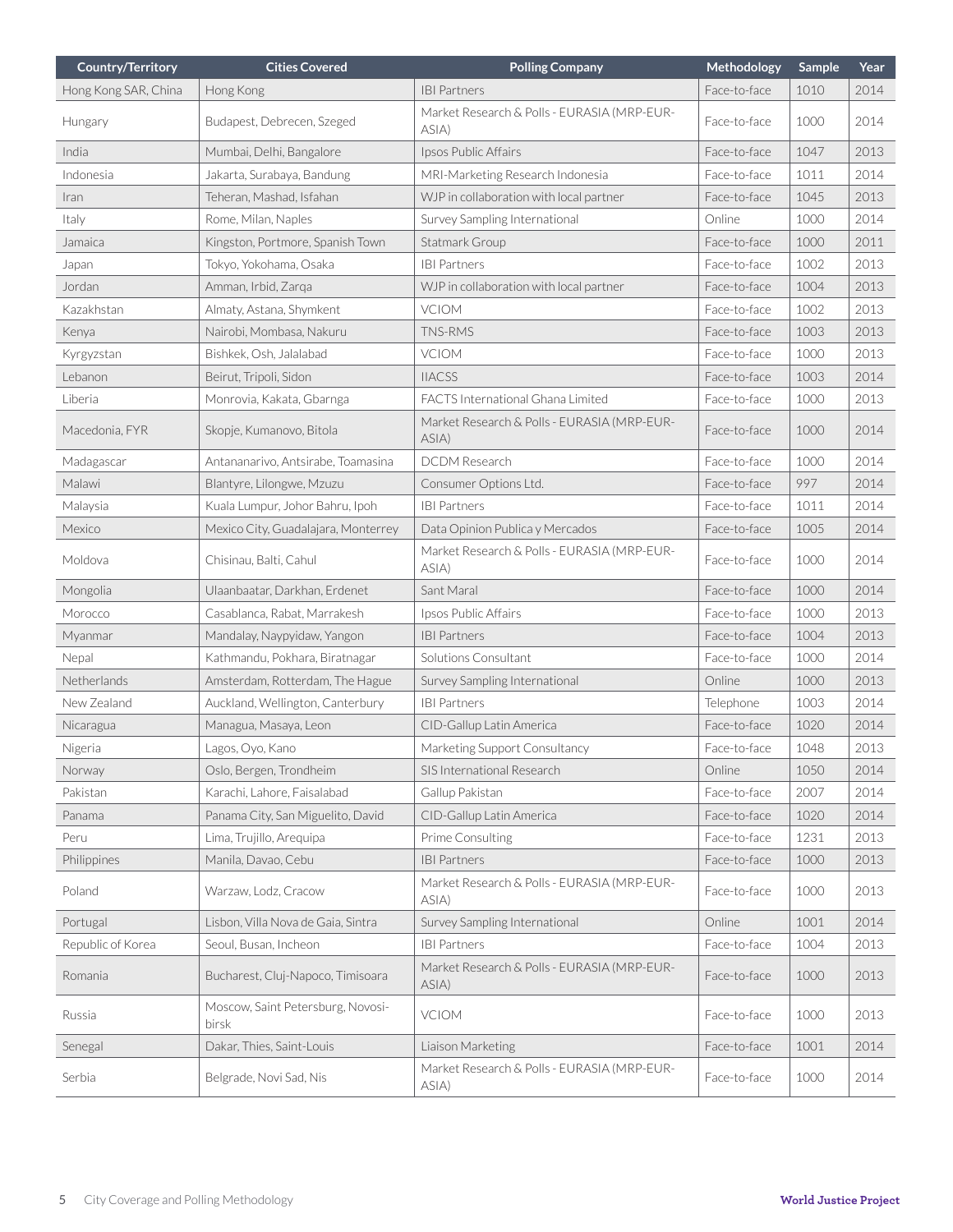| <b>Country/Territory</b> | <b>Cities Covered</b>             | <b>Polling Company</b>                               | Methodology  | Sample | Year |
|--------------------------|-----------------------------------|------------------------------------------------------|--------------|--------|------|
| Sierra Leone             | Freetown, Kenema, Makeni          | TNS-RMS Cameroun Ltd.                                | Face-to-face | 1005   | 2012 |
| Singapore                | Singapore                         | Survey Sampling International                        | Online       | 1000   | 2014 |
| Slovenia                 | Ljubljana, Maribor, Oelje         | Market Research & Polls - EURASIA (MRP-EUR-<br>ASIA  | Face-to-face | 1000   | 2014 |
| South Africa             | Johannesburg, Cape Town, Durban   | Quest Research Services                              | Face-to-face | 1000   | 2013 |
| Spain                    | Madrid, Barcelona, Valencia       | Survey Sampling International                        | Online       | 1000   | 2013 |
| Sri Lanka                | Colombo, Negombo, Kandy           | PepperCube Consultants                               | Face-to-face | 1030   | 2014 |
| Sweden                   | Stockholm, Gothenburg, Malmo      | Survey Sampling International                        | Online       | 1000   | 2013 |
| Tanzania                 | Dar es Salaam, Mwanza, Shinyanga  | Consumer Options Ltd.                                | Face-to-face | 1000   | 2012 |
| Thailand                 | Bangkok, Nonthaburi, Pak Kret     | <b>IBI Partners</b>                                  | Face-to-face | 1008   | 2013 |
| Tunisia                  | Tunis, Sfax, Sousse               | <b>BJKA Consulting (BJ Group)</b>                    | Face-to-face | 1000   | 2014 |
| Turkey                   | Istanbul, Ankara, Izmir           | <b>TNS Turkey</b>                                    | Face-to-face | 1003   | 2013 |
| Uganda                   | Kampala, Mbale, Mbarara           | TNS-RMS                                              | Face-to-face | 1002   | 2013 |
| Ukraine                  | Kiev, Kharkiv, Odesa              | Market Research & Polls - EURASIA (MRP-EUR-<br>ASIA) | Face-to-face | 1000   | 2014 |
| United Arab Emirates     | Dubai, Sharjah, Abu-Dhabi         | Dolfin Market Research & Consultancy (DolfinX)       | Face-to-face | 1610   | 2014 |
| United Kingdom           | London, Birmingham, Glasgow       | Survey Sampling International                        | Online       | 1000   | 2013 |
| <b>United States</b>     | New York, Los Angeles, Chicago    | Survey Sampling International                        | Online       | 1002   | 2014 |
| Uruguay                  | Montevideo, Salto, Paysandu       | Statmark Group                                       | Telephone    | 1000   | 2012 |
| Uzbekistan               | Tashkent, Samarkand, Fergana      | Market Research & Polls - EURASIA (MRP-EUR-<br>ASIA  | Face-to-face | 1000   | 2014 |
| Venezuela                | Caracas, Maracaibo, Barquisimeto  | WJP in collaboration with local partner              | Face-to-face | 1000   | 2013 |
| Vietnam                  | Hanoi, Haiphong, Ho Chi Minh City | Indochina Research                                   | Face-to-face | 1000   | 2014 |
| Zambia                   | Lusaka, Ndola, Kitwe              | Quest Research Services                              | Face-to-face | 1000   | 2014 |
| Zimbabwe                 | Harare, Bulawayo, Chitungwiza     | SIS International Research                           | Face-to-face | 1005   | 2012 |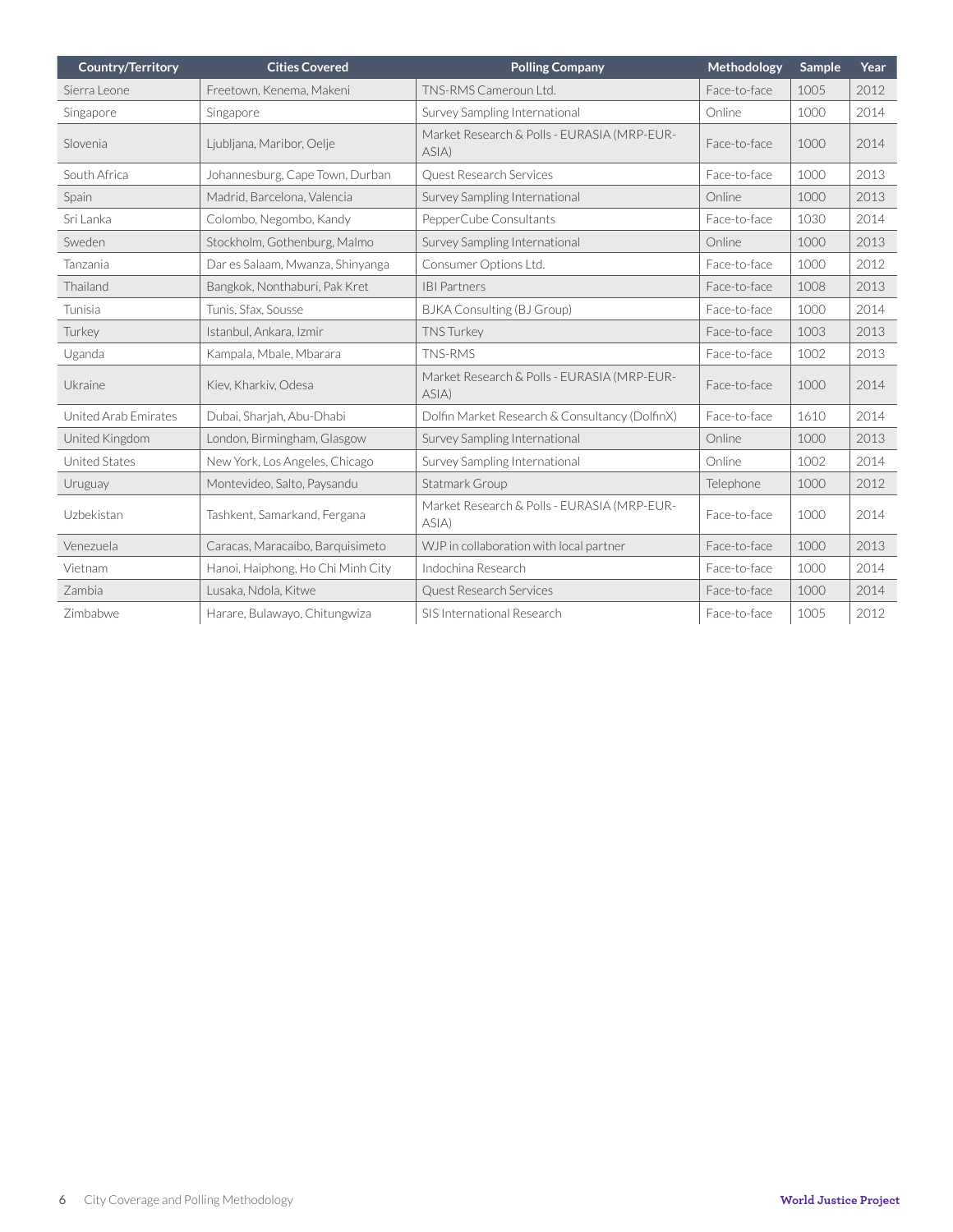### Variables Used to Construct the Open Government Index

This table lists the individual variables used to construct the dimensions of the WJP Open Government Index. The table consists of four columns. The first column lists the variable's identification number. The second column lists the individual questionnaires in which a variable was included. For variables included in the Qualified Respondent Questionnaires (QRQ) the following abbreviations are used: CC for the Civil and Commercial Law questionnaire, CJ for the Criminal Law questionnaire, LB for the Labor Law questionnaire, and PH for the Public Health questionnaire. The third column lists the qualitative and quantitative scales for each variable. The fourth column states the survey text of the variable. The formulas used to calculate the sub-dimensions, dimensions and the WJP Open Government Index are presented next to each composite indicator.

| Open Government Index   AVERAGE(1, 2, 3, 4)                  |                      |                                                                                                                            |                                                                                                                                                                                                                                               |  |
|--------------------------------------------------------------|----------------------|----------------------------------------------------------------------------------------------------------------------------|-----------------------------------------------------------------------------------------------------------------------------------------------------------------------------------------------------------------------------------------------|--|
| 1 Publicized laws and government data   AVERAGE(1.1, 1.2)    |                      |                                                                                                                            |                                                                                                                                                                                                                                               |  |
|                                                              |                      | 1.1 Information in plain language and in all official languages   AVERAGE(GPP1,AVERAGE(GPP2:QRQ1),AVERAGE(GPP3:QRQ2),QRQ3) |                                                                                                                                                                                                                                               |  |
| GPP1                                                         | GPP                  | Very Well (1), Fairly Well (.667), Fairly Badly (.333), Very<br>Badly (0)                                                  | Could you please tell us how well or badly you think<br>your local government is performing in the following<br>procedures? Providing information in plain language<br>about people's legal rights, so that everybody can<br>understand them? |  |
| GPP <sub>2</sub>                                             | GPP                  | Strongly Agree (1), Agree (.667), Disagree (.333), Strongly<br>Disagree (0)                                                | In practice, the basic laws of [COUNTRY] are explained in<br>plain language, so that people can understand them.                                                                                                                              |  |
| QRQ1                                                         | QRQ (CC, CJ, LB, PH) | Almost Always (1), In Most Cases (.667), In Some Cases<br>(.333), Almost Never (0)                                         | In practice, the local government provides easy-to-<br>understand information on people's legal rights (criminal<br>suspects' rights; workers' basic rights; public health<br>issues).                                                        |  |
| GPP3                                                         | GPP                  | Strongly Agree (1), Agree (.667), Disagree (.333), Strongly<br>Disagree (0)                                                | In practice, the basic laws of [COUNTRY] are available in<br>all official languages                                                                                                                                                           |  |
| QRQ2                                                         | QRQ (CC, CJ, LB, PH) | Almost Always (1), In Most Cases (.667), In Some Cases<br>(.333), Almost Never (0)                                         | The basic laws are publicly available in all official<br>languages.                                                                                                                                                                           |  |
| QRQ3                                                         | QRQ (CC, CJ, LB, PH) | Almost Always (1), In Most Cases (.667), In Some Cases<br>(.333), Almost Never (0)                                         | In practice, the government strives to make the laws<br>accessible in languages spoken by significant segments of<br>the population, even if they are not "official" language.                                                                |  |
| 1.2 Publicized laws and government data   AVERAGE(GPP4:QRQ8) |                      |                                                                                                                            |                                                                                                                                                                                                                                               |  |
| GPP4                                                         | GPP                  | Very Well (1), Fairly Well (.667), Fairly Badly (.333), Very<br>Badly (0)                                                  | Could you please tell us how well or badly you think your<br>local government is performing in the following proce-<br>dures? Providing citizens information about the govern-<br>ment expenditures?                                          |  |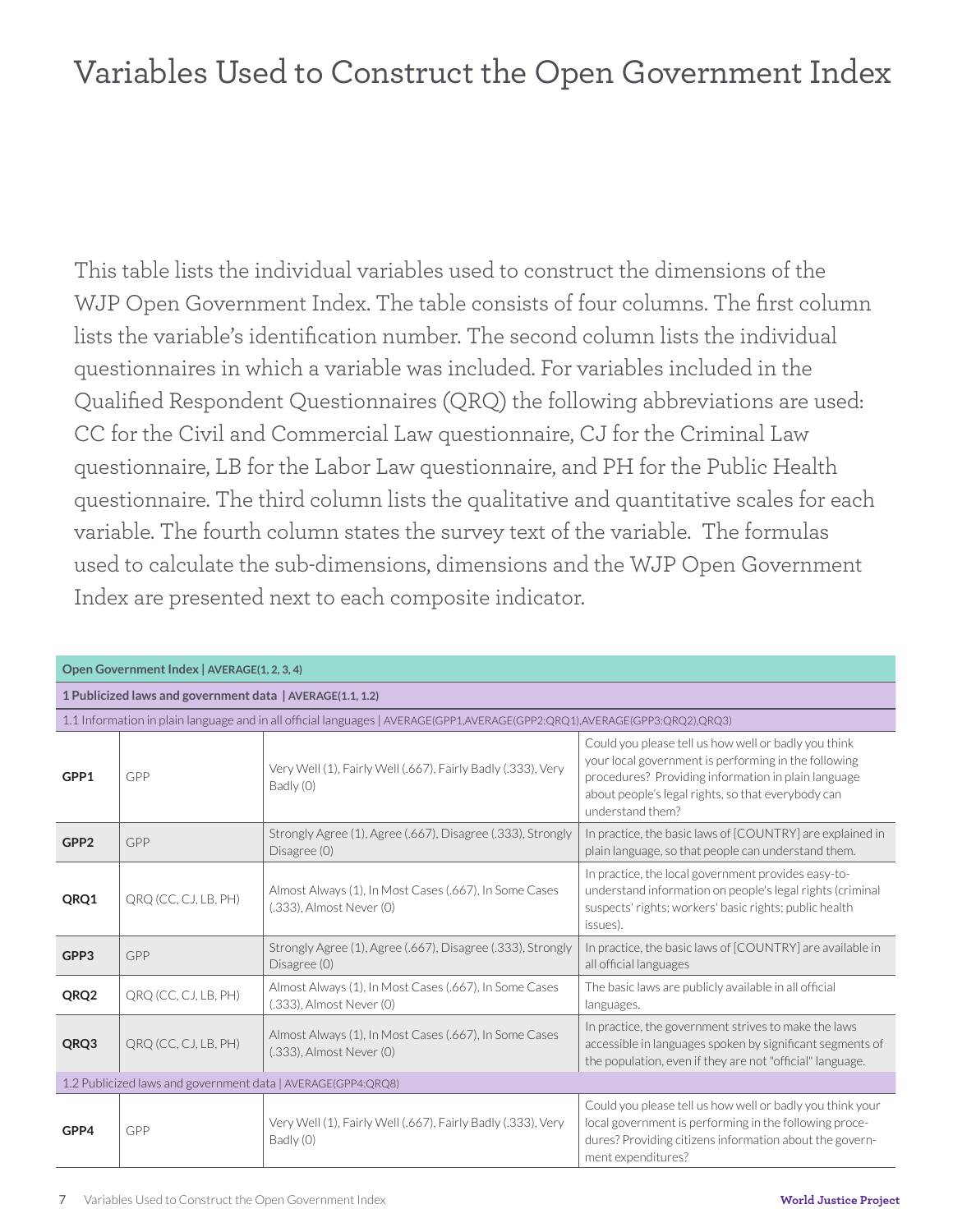| GPP5  | GPP                                                             | Very good (1), Good (2), Bad (3), Very bad (4)                                      | How would you rate the information published by the<br>government in print or on the web in terms of quality of<br>the information?                                                                                   |
|-------|-----------------------------------------------------------------|-------------------------------------------------------------------------------------|-----------------------------------------------------------------------------------------------------------------------------------------------------------------------------------------------------------------------|
| GPP6  | GPP                                                             | Very good (1), Good (2), Bad (3), Very bad (4)                                      | How would you rate the information published by the<br>government in print or on the web in terms of quantity of<br>the information?                                                                                  |
| GPP7  | GPP                                                             | Very good (1), Good (2), Bad (3), Very bad (4)                                      | How would you rate the information published by the<br>government in print or on the web in terms of accessibility<br>of the information?                                                                             |
| GPP8  | GPP                                                             | Very good (1), Good (2), Bad (3), Very bad (4)                                      | How would you rate the information published by the<br>government in print or on the web in terms of reliability of<br>the information?                                                                               |
| GPP9  | GPP                                                             | Very good (1), Good (2), Bad (3), Very bad (4)                                      | How would you rate the information published by the<br>government in print or on the web in terms of format of<br>the information?                                                                                    |
| QRQ4  | QRQ (CC, CJ, LB, PH)                                            | Almost Always (1), In Most Cases (.667), In Some Cases<br>(.333), Almost Never (0)  | In practice, national regulations are published on a timely<br>basis (i.e. within the timelines mandated by the applicable<br>law or regulation).                                                                     |
| QRQ5  | QRQ (CC, CJ, LB, PH)                                            | Almost Always (1), In Most Cases (.667), In Some Cases<br>(.333), Almost Never (0)  | In practice, administrative regulations can be obtained at<br>little cost, such as by mail, or online.                                                                                                                |
| QRQ6  | QRQ (CC, CJ, LB, PH)                                            | Almost Always (1), In Most Cases (.667), In Some Cases<br>(.333), Almost Never (0)  | In practice, judicial decisions of the highest court are<br>published on a timely basis.                                                                                                                              |
| QRQ7  | QRQ(CC)                                                         | Almost Always (1), In Most Cases (.667), In Some Cases<br>(.333), Almost Never (0)  | In practice, drafts of legislation (bills) to be discussed in<br>the legislative body are made available to the public on a<br>timely basis.                                                                          |
| QRQ8  | QRQ(CC)                                                         | Almost Always (1), In Most Cases (.667), In Some Cases<br>(.333), Almost Never (0)  | In practice, legislative proceedings (e.g. bills submitted<br>or presented before the legislature for consideration or                                                                                                |
|       |                                                                 |                                                                                     | approval) are broadcast to the public by radio or TV.                                                                                                                                                                 |
|       | 2 Right to Information   AVERAGE (2.1, 2.2, 2.3, 2.4, 2.5, 2.6) |                                                                                     |                                                                                                                                                                                                                       |
|       | 2.1 Awareness of right to information   AVERAGE(GPP10:GPP11)    |                                                                                     |                                                                                                                                                                                                                       |
| GPP10 | GPP                                                             | Yes (1), No (0)                                                                     | Are you aware of any laws that are intended to provide<br>individuals with the right to access information held by<br>government agencies?                                                                            |
| GPP11 | GPP                                                             | Yes (1), No (0)                                                                     | Have you not requested information from a government<br>agency because you did not know you can ask the govern-<br>ment for information?                                                                              |
|       |                                                                 | 2.2 Information requests - responsiveness   AVERAGE(GPP12:QRQ10)                    |                                                                                                                                                                                                                       |
| GPP12 | GPP                                                             | Yes $(1)$ , No $(0)$                                                                | Did you receive the information from the official or gov-<br>ernment agency from which you requested it?                                                                                                              |
| GPP13 | GPP                                                             | Yes (1), No (0)                                                                     | Were you satisfied with the reasons given for not granting<br>the information that you requested?                                                                                                                     |
| GPP14 | GPP                                                             | Very satisfied (1), satisfied (.667), dissatisfied (.333), very<br>dissatisfied (0) | How satisfied were you with the process of requesting the<br>information?                                                                                                                                             |
| GPP15 | GPP                                                             | Yes (1), No (0)                                                                     | Have you not requested information from a government<br>agency because you didn't think the government would<br>give it to you?                                                                                       |
| GPP16 | GPP                                                             | Very Likely (1), Likely (.667), Unlikely (.333), Very Unlikely<br>(O)               | If you could request to have access to information held<br>by a government agency, how likely do you think it is that<br>the agency will grant it, assuming the information is both<br>public and properly requested? |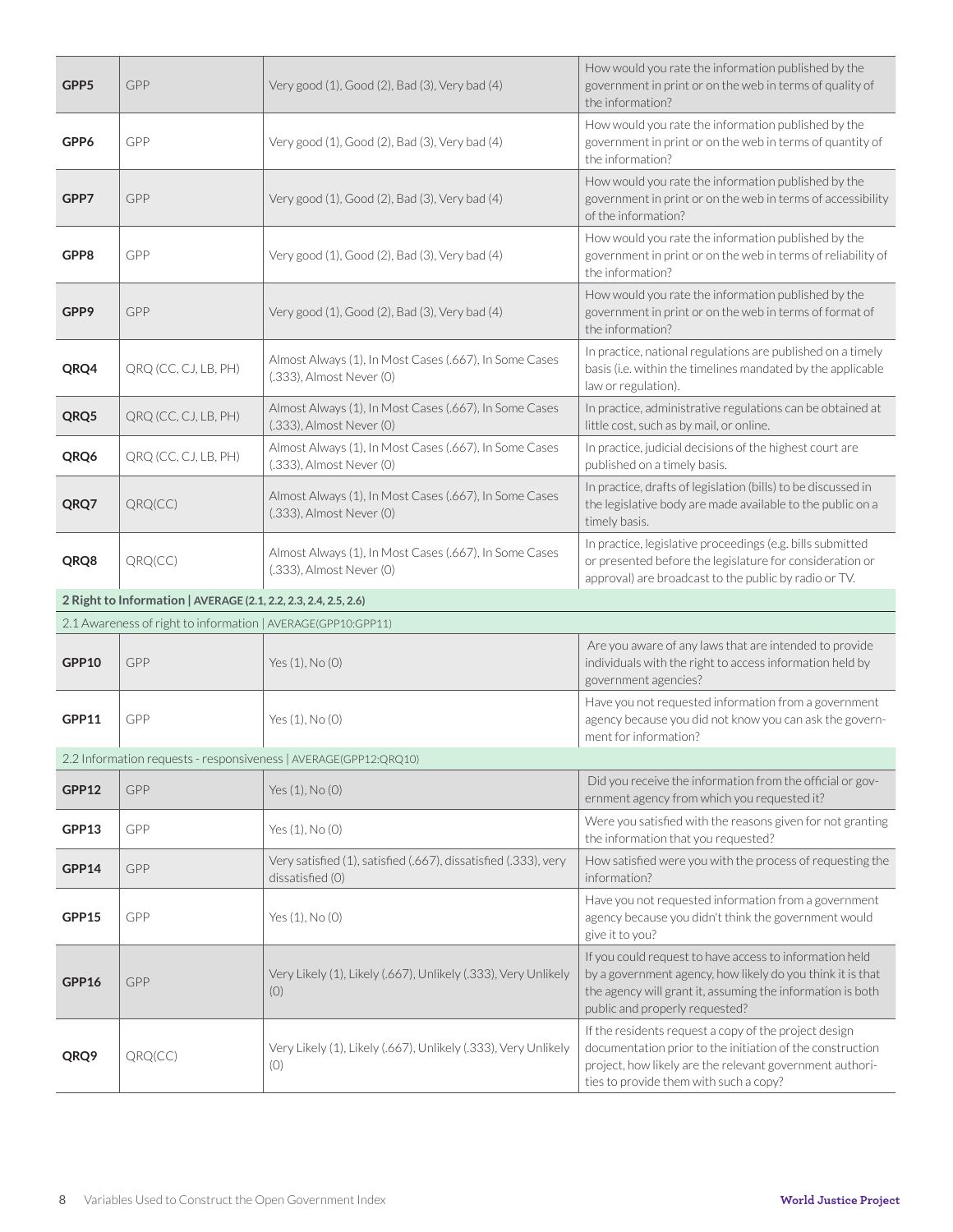| QRQ10                                                                                  | QRQ(CC)                                                      | Very Likely (1), Likely (.667), Unlikely (.333), Very Unlikely<br>(O)                                                                                                             | Assume that you request to have access to information<br>held by the Ministry of Education about how the budget<br>of that agency is spent. How likely is it that the govern-<br>ment agency in charge will grant such information, assum-<br>ing it is properly requested? |  |  |
|----------------------------------------------------------------------------------------|--------------------------------------------------------------|-----------------------------------------------------------------------------------------------------------------------------------------------------------------------------------|-----------------------------------------------------------------------------------------------------------------------------------------------------------------------------------------------------------------------------------------------------------------------------|--|--|
|                                                                                        | 2.3 Information requests - quality   AVERAGE(GPP17:QRQ11)    |                                                                                                                                                                                   |                                                                                                                                                                                                                                                                             |  |  |
| GPP17                                                                                  | GPP                                                          | Pertinent and Complete (1), Incomplete (.667), Vague/<br>unclear (.333), evasive/doubtful (0)                                                                                     | In terms of the specifics of the information you requested,<br>would you describe the information that was supplied to<br>you as being:                                                                                                                                     |  |  |
| QRQ11                                                                                  | QRQ(CC)                                                      | Very Likely (1), Likely (.667), Unlikely (.333), Very Unlikely<br>(0)                                                                                                             | Assume that you request to have access to information<br>held by the Ministry of Education about how the budget<br>of that agency is spent. How likely is it that the informa-<br>tion provided is pertinent and complete?                                                  |  |  |
|                                                                                        | 2.4 Information requests - timeliness   AVERAGE(GPP18:QRQ12) |                                                                                                                                                                                   |                                                                                                                                                                                                                                                                             |  |  |
| GPP18                                                                                  | GPP                                                          | Less than a week (1), between one week and one month<br>(.75), between one month and three months (.5), between<br>three months and six months (.25), more than six months<br>(0) | Approximately how long did it take to obtain the informa-<br>tion that you requested?                                                                                                                                                                                       |  |  |
| QRQ12                                                                                  | QRQ(CC)                                                      | Very Likely (1), Likely (.667), Unlikely (.333), Very Unlikely<br>(0)                                                                                                             | Assume that you request to have access to information<br>held by the Ministry of Education about how the budget<br>of that agency is spent. How likely is it that the govern-<br>ment agency will grant such information within a reason-<br>able time period?              |  |  |
|                                                                                        |                                                              | 2.5 Information requests - affordability and trust   AVERAGE(GPP19:QRQ14)                                                                                                         |                                                                                                                                                                                                                                                                             |  |  |
| GPP19                                                                                  | GPP                                                          | Open response                                                                                                                                                                     | If you had to pay a fee to the official to obtain the informa-<br>tion, what was the amount of that fee?                                                                                                                                                                    |  |  |
| GPP20                                                                                  | GPP                                                          | Yes (1), No (0)                                                                                                                                                                   | Did you have to pay a bribe (or money above that required<br>by law) in order to obtain the information?                                                                                                                                                                    |  |  |
| GPP21                                                                                  | GPP                                                          | Yes (1), No (0)                                                                                                                                                                   | Have you not requested information from a government<br>agency because you don't trust the government as a<br>source for this type of information?                                                                                                                          |  |  |
| QRQ13                                                                                  | QRQ(CC)                                                      | Very Likely (1), Likely (.667), Unlikely (.333), Very Unlikely<br>(0)                                                                                                             | Assume that you request to have access to information<br>held by the Ministry of Education about how the budget<br>of that agency is spent. How likely is it that the govern-<br>ment agency will grant such information at a reasonable<br>cost?                           |  |  |
| QRQ14                                                                                  | QRQ(CC)                                                      | Very Likely (1), Likely (.667), Unlikely (.333), Very Unlikely<br>(0)                                                                                                             | Assume that you request to have access to information<br>held by the Ministry of Education about how the budget<br>of that agency is spent. How likely is it that the govern-<br>ment agency will grant such information without having to<br>pay a bribe?                  |  |  |
| 2.6 Information requests - general accessibility of information   AVERAGE(QRQ15:QRQ22) |                                                              |                                                                                                                                                                                   |                                                                                                                                                                                                                                                                             |  |  |
| QRQ15                                                                                  | QRQ (CC, CJ, LB, PH)                                         | Very accessible (1), slightly accessible (.5), not accessible<br>at all $(0)$                                                                                                     | How accessible are budget figures of government agen-<br>cies in your country?                                                                                                                                                                                              |  |  |
| QRQ16                                                                                  | QRQ (CC, CJ, LB, PH)                                         | Very accessible (1), slightly accessible (.5), not accessible<br>at all $(0)$                                                                                                     | How accessible are copies of government contracts in<br>your country?                                                                                                                                                                                                       |  |  |
| QRQ17                                                                                  | QRQ (CC, CJ, LB, PH)                                         | Very accessible (1), slightly accessible (.5), not accessible<br>at all $(0)$                                                                                                     | How accessible are sources of campaign financing of<br>elected officials and legislators in your country?                                                                                                                                                                   |  |  |
| QRQ18                                                                                  | QRQ (CC, CJ, LB, PH)                                         | Very accessible (1), slightly accessible (.5), not accessible<br>at all $(0)$                                                                                                     | How accessible are disclosure records of senior govern-<br>ment officials in your country?                                                                                                                                                                                  |  |  |
| QRQ19                                                                                  | QRQ (CC, CJ, LB, PH)                                         | Very accessible (1), slightly accessible (.5), not accessible<br>at all $(0)$                                                                                                     | How accessible are reports of the national human rights<br>institution in your country?                                                                                                                                                                                     |  |  |
| QRQ20                                                                                  | QRQ (CC, CJ, LB, PH)                                         | Very accessible (1), slightly accessible (.5), not accessible<br>at all $(0)$                                                                                                     | How accessible are copies of administrative decisions made<br>by national government agencies in your country?                                                                                                                                                              |  |  |
| QRQ21                                                                                  | QRQ (CC, CJ, LB, PH)                                         | Very accessible (1), slightly accessible (.5), not accessible<br>at all $(0)$                                                                                                     | How accessible are copies of adminsitrative decisions made<br>by local government agencies in your country?                                                                                                                                                                 |  |  |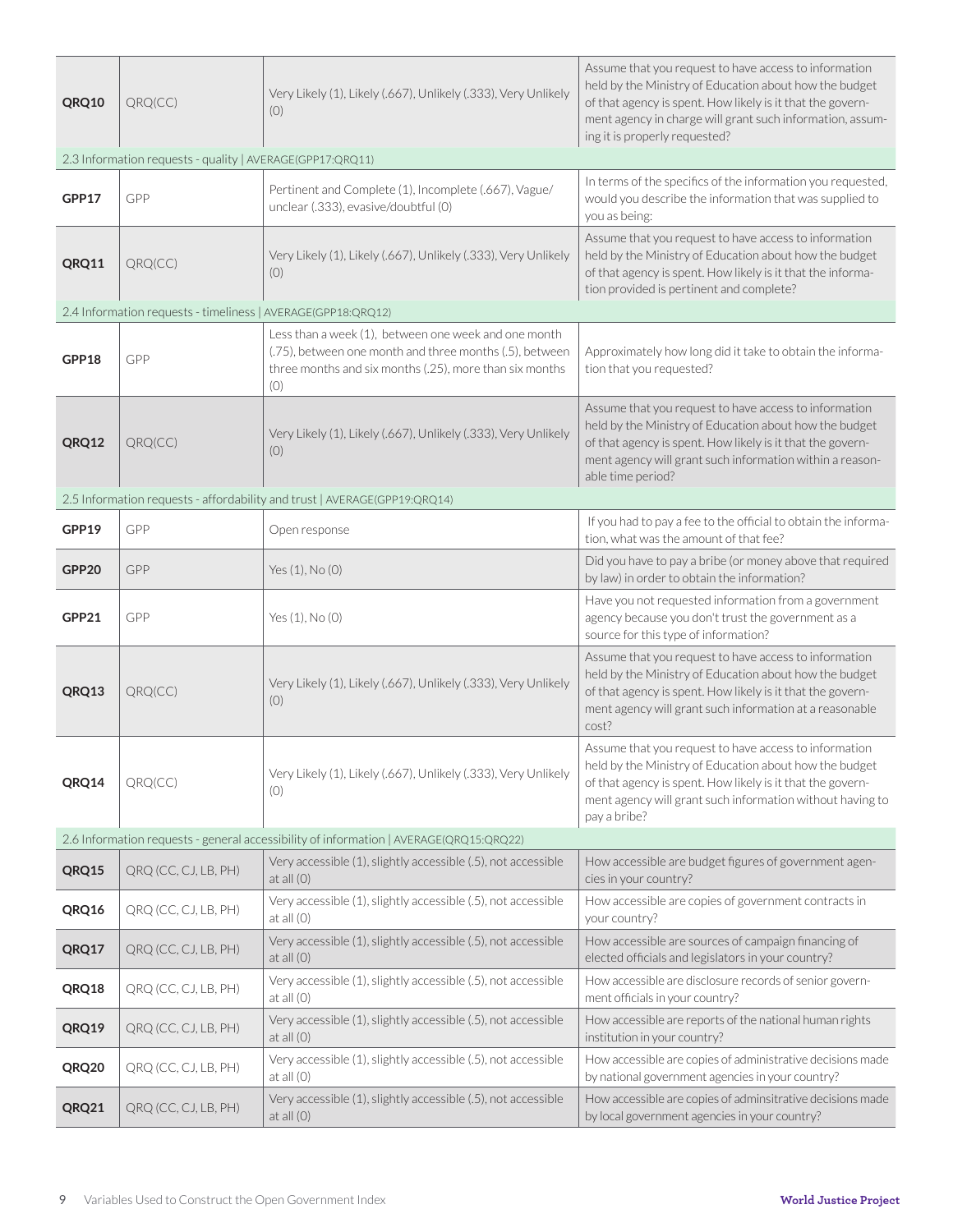| QRQ22                                                                                                                  | QRQ (CC, CJ, LB, PH)                       | Very accessible (1), slightly accessible (.5), not accessible<br>at all $(0)$                                                                    | How accessible are transcripts of adminstrative proceed-<br>ings in your country?                                                                                                                      |  |
|------------------------------------------------------------------------------------------------------------------------|--------------------------------------------|--------------------------------------------------------------------------------------------------------------------------------------------------|--------------------------------------------------------------------------------------------------------------------------------------------------------------------------------------------------------|--|
|                                                                                                                        | 3 Civic participation   AVERAGE (3.1, 3.2) |                                                                                                                                                  |                                                                                                                                                                                                        |  |
|                                                                                                                        |                                            | 3.1 Freedom of opinion and expression is effectively guaranteed   AVERAGE(QRQ23, QRQ24, GPP22)                                                   |                                                                                                                                                                                                        |  |
|                                                                                                                        |                                            | 3.1 A People are free to express politial opinions alone or in peaceful association with others   AVERAGE(AVERAGE(QRQ23:QRQ24),GPP22)            |                                                                                                                                                                                                        |  |
| QRQ23                                                                                                                  | QRQ (CC, CJ, LB, PH)                       | Very Likely (0), Likely (.333), Unlikely (.667), Very Unlikely<br>(1)                                                                            | How likely is a citizen to be beaten by the police, without<br>justification, for participating in a non-violent public demon-<br>stration in [COUNTRY]?                                               |  |
| QRQ24                                                                                                                  | QRQ (CC, CJ, LB, PH)                       | Strongly Agree (1), Agree (.667), Disagree (.333), Strongly<br>Disagree (0)                                                                      | In practice, people in [COUNTRY] can freely hold public<br>non-violent demonstrations without fear of reprisal.                                                                                        |  |
| GPP22                                                                                                                  | GPP                                        | Strongly Agree (1), Agree (.667), Disagree (.333), Strongly<br>Disagree (0)                                                                      | In [COUNTRY], people can freely express opinions against<br>the government.                                                                                                                            |  |
|                                                                                                                        |                                            | 3.1 B Freedom of the media is respected   AVERAGE(AVERAGE(QRQ25:QRQ29),AVERAGE(GPP23:GPP24))                                                     |                                                                                                                                                                                                        |  |
| QRQ25                                                                                                                  | QRQ (CC, CJ, LB, PH)                       | Strongly Agree (1), Agree (.667), Disagree (.333), Strongly<br>Disagree (0)                                                                      | In practice, the media (TV, radio, newspapers) in [COUN-<br>TRY] can freely expose cases of corruption by high-ranking<br>government officers without fear of retaliation.                             |  |
| QRQ26                                                                                                                  | QRQ (CC, CJ, LB, PH)                       | Strongly Agree (1), Agree (.667), Disagree (.333), Strongly<br>Disagree (0)                                                                      | In practice, the media (TV, radio, newspapers) in [COUN-<br>TRY] can freely express opinions against government<br>policies without fear of retaliation.                                               |  |
| QRQ27                                                                                                                  | QRQ (CC, CJ, LB, PH)                       | Very Likely (0), Likely (.333), Unlikely (.667), Very Unlikely<br>(1)                                                                            | How likely is a journalist to be attacked by the police,<br>without justification, for covering a non-violent public<br>demonstration in [COUNTRY]?                                                    |  |
| QRQ28                                                                                                                  | QRQ(CJ)                                    | Very Likely (0), Likely (.333), Unlikely (.667), Very Unlikely<br>(1)                                                                            | How likely is the newspaper reporter to be threatened,<br>imprisoned, or punished (either through official or unofficial<br>means), either by the police or by the organized criminal<br>organization? |  |
| QRQ29                                                                                                                  | QRQ (CC, CJ, LB, PH)                       | Strongly Agree (1), Agree (.667), Disagree (.333), Strongly<br>Disagree (0)                                                                      | In practice in [COUNTRY], the government does not pre-<br>vent citizens from accessing content published online.                                                                                       |  |
| GPP23                                                                                                                  | GPP                                        | Strongly Agree (1), Agree (.667), Disagree (.333), Strongly<br>Disagree (0)                                                                      | In [COUNTRY], the media (TV, radio, newspapers) can<br>freely expose cases of corruption by high-ranking govern-<br>ment officers without fear of retaliation.                                         |  |
| GPP24                                                                                                                  | GPP                                        | Strongly Agree (1), Agree (.667), Disagree (.333), Strongly<br>Disagree (0)                                                                      | In [COUNTRY], the media (TV, radio, newspapers) can free-<br>ly express opinions against government policies and actions<br>without fear of retaliation.                                               |  |
|                                                                                                                        |                                            | 3.1 C Freedom of civil and political organization is respected (NGOs and political parties)   AVERAGE(AVERAGE(QRQ30:GPP25),AVERAGE(QRQ31:GPP26)) |                                                                                                                                                                                                        |  |
| QRQ30                                                                                                                  | QRQ (CC, CJ, LB, PH)                       | Strongly Agree (1), Agree (.667), Disagree (.333), Strongly<br>Disagree (0)                                                                      | In practice, civil society organizations in [COUNTRY] can<br>freely express opinions against government policies and<br>actions without fear of retaliation.                                           |  |
| GPP25                                                                                                                  | GPP                                        | Strongly Agree (1), Agree (.667), Disagree (.333), Strongly<br>Disagree (0)                                                                      | In [COUNTRY], civil society organizations can freely<br>express opinions against government policies and actions<br>without fear of retaliation.                                                       |  |
| GPP26                                                                                                                  | GPP                                        | Strongly Agree (1), Agree (.667), Disagree (.333), Strongly<br>Disagree (0)                                                                      | In [COUNTRY], political parties can freely express opinions<br>against government policies and actions without fear of<br>retaliation                                                                  |  |
| QRQ31                                                                                                                  | QRQ (CC, CJ, LB, PH)                       | Strongly Agree (1), Agree (.667), Disagree (.333), Strongly<br>Disagree (0)                                                                      | In practice in [COUNTRY], opposition parties can freely<br>express opinions against government policies without fear<br>of retaliation.                                                                |  |
| QRQ32                                                                                                                  | QRQ (CC, CJ, LB, PH)                       | Strongly Agree (1), Agree (.667), Disagree (.333), Strongly<br>Disagree (0)                                                                      | In practice, opposing factions within the dominant party<br>can freely express opinions in public without fear of facing<br>substantial negative consequences.                                         |  |
| 3.2 Freedom of assembly and association is effectively guaranteed   AVERAGE(AVERAGE(QRQ33:QRQ36),AVERAGE(GPP27:GPP29)) |                                            |                                                                                                                                                  |                                                                                                                                                                                                        |  |
| QRQ33                                                                                                                  | QRQ (CC, CJ, LB, PH)                       | Strongly Agree (1), Agree (.667), Disagree (.333), Strongly<br>Disagree (0)                                                                      | In practice, civil society organizations in [COUNTRY] can<br>freely express opinions against government policies and<br>actions without fear of retaliation.                                           |  |
| QRQ34                                                                                                                  | QRQ (CC, CJ, LB, PH)                       | Strongly Agree (1), Agree (.667), Disagree (.333), Strongly<br>Disagree (0)                                                                      | In practice, people in [COUNTRY] can freely join together<br>with others to draw attention to an issue or sign a petition.                                                                             |  |
| QRQ35                                                                                                                  | QRQ (CC, CJ, LB, PH)                       | Strongly Agree (1), Agree (.667), Disagree (.333), Strongly<br>Disagree (0)                                                                      | In practice, people can freely join any political organization<br>they want.                                                                                                                           |  |